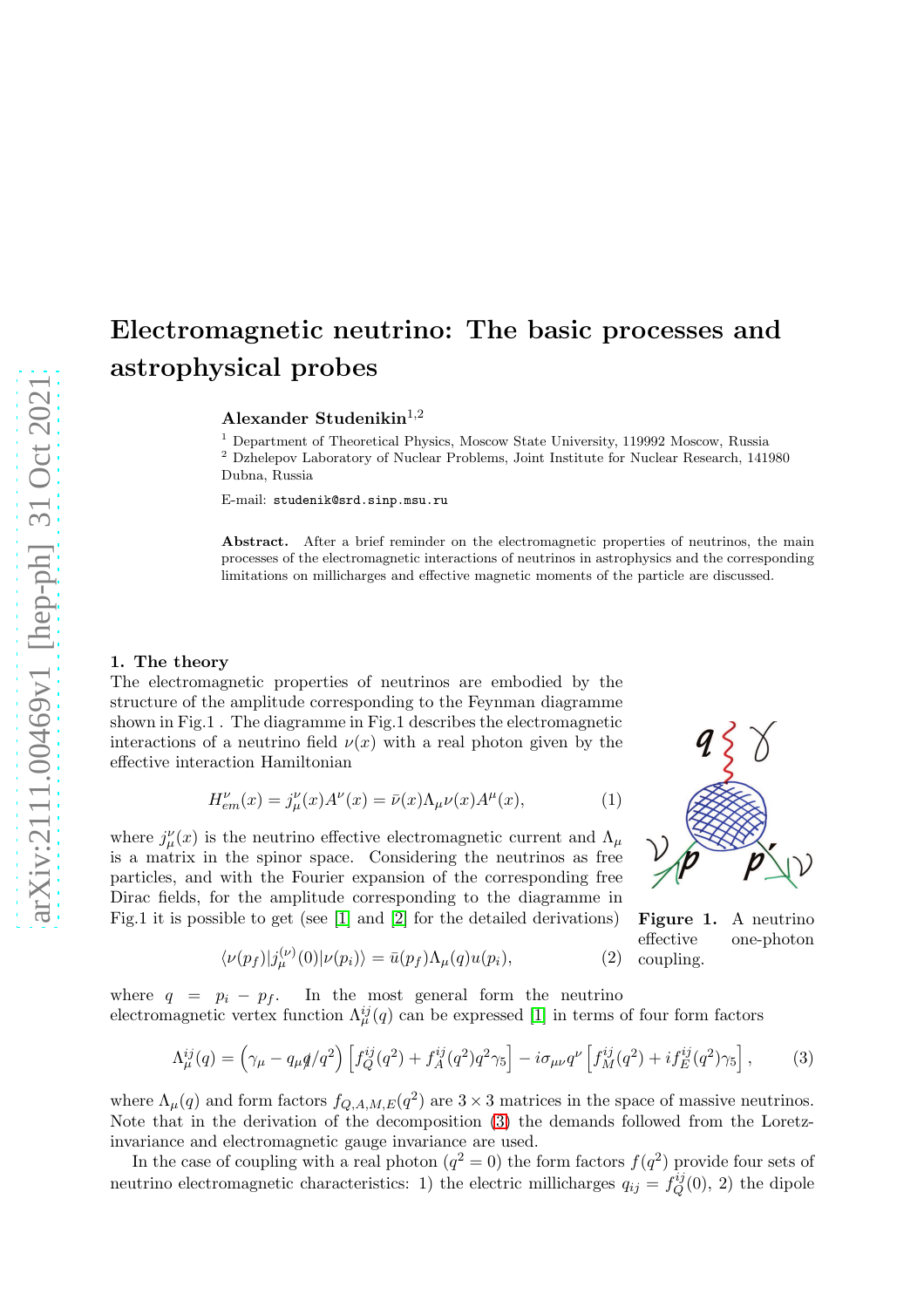magnetic moments  $\mu_{ij} = f_M^{ij}(0), 3$  the dipole electric moments  $\epsilon_{ij} = f_E^{ij}$  $E^{ij}(0)$  and 4) the anapole moments  $a_{ij} = f_A^{ij}$  $\Lambda_A^{ij}(0)$ . The expression [\(3\)](#page-0-0) for  $\Lambda_{\mu}^{ij}(q)$  is applicable for Dirac and Majorana neutrinos. However, a Majorana neutrino does not have diagonal electric charge and dipole magnetic and electric form factors, only a diagonal anapole form factor can be nonzero. At the same time, a Majorana neutrino can also have nonzero off-diagonal (transition) form factors.

For a more detailed and recent discussion on neutrino electromagnetic form factors and the reactor and solar neutrino bounds on neutrino effective magnetic moments see [\[3\]](#page-4-2).

Neutrinos with nonzero electromagnetic characteristics, due to their couplings with real and virtual photons, generate processes that can occur in various astrophysical conditions and be the cause of important phenomena that are fundamentally observable. The most important neutrino electromagnetic processes are shown in Fig. 2 (see also [\[1\]](#page-4-0) and [\[4\]](#page-4-3)). They are the following: 1) a heavier neutrino decay to a lighter mass state in vacuum, 2) the Cherenkov radiation by a neutrino in matter or an external magnetic field, 3) the spin-light of neutrino in matter, 4) the plasmon decay to a neutrino-antineutrino pair in matter, 5) the neutrino scattering on an electron or a nuclei, and 6) the neutrino spin precession in an ex-



Figure 2. Basic neutrino electromagnetic processes

ternal magnetic field or the transversally moving (or the transversally polarized) matter. All of these processes can be of great interest in astrophysics, and the registration of possible consequences of these processes in experiments allows us to obtain information about the values of the electromagnetic characteristics of neutrinos and set appropriate limits. So, indeed, astrophysics can be considered as a laboratory for studying the electromagnetic properties of neutrinos (see  $[1], [4]$  $[1], [4]$  $[1], [4]$  and  $[5]$ ).

## 2. Neutrino radiative decay

A heavier neutrino mass state  $\nu_i$  in case the neutrino have nonzero electric charges (millicharges) or the magnetic and electric (the diagonal and transition) dipole moments can decay into a lighter state  $\nu_f$ ,  $m_i > m_f$ , with emission of a photon. For the first time this kind of processes were discussed in [\[6\]](#page-4-5) and in the concrete applications to neutrinos in [\[7\]](#page-4-6) and [\[8\]](#page-4-7). For more recent papers and detailed discussions of neutrino radiative decay  $\nu_i \rightarrow \nu_f + \gamma$  see [\[1\]](#page-4-0) and [\[4\]](#page-4-3). In case one neglects the effect of nonzero neutrino millicharges  $(q_{\nu} = 0)$  the neutrino electromagnetic vertex function reduces to  $\Lambda_{\mu}^{if} = -i\sigma_{\mu\nu}q^{\nu}(\mu_{if} + i\epsilon_{if}\gamma_{5})$ , and the corresponding neutrino interaction Lagrangian reads

$$
L = \frac{1}{2}\bar{\psi}_i\sigma_{\mu\nu}(\mu_{ij} + i\gamma_5\epsilon_{ij})\psi_j F^{\mu\nu} + h.c.
$$
\n(4)

The decay rate in the rest frame of the decaying neutrino  $\nu_i$  is given by

<span id="page-1-0"></span>
$$
\Gamma_{\nu_i \to \nu_f + \gamma} = \frac{1}{8\pi} \left( \frac{m_i^2 - m_f^2}{m_i} \right)^3 \left( |\mu_{fi}|^2 + |\epsilon_{fi}|^2 \right). \tag{5}
$$

Note that due to  $m_i \neq m_f$  only the transition magnetic and electric dipole moments contribute. Therefore this expression [\(5\)](#page-1-0) is equally valid for both Dirac and Majorana neutrinos. In the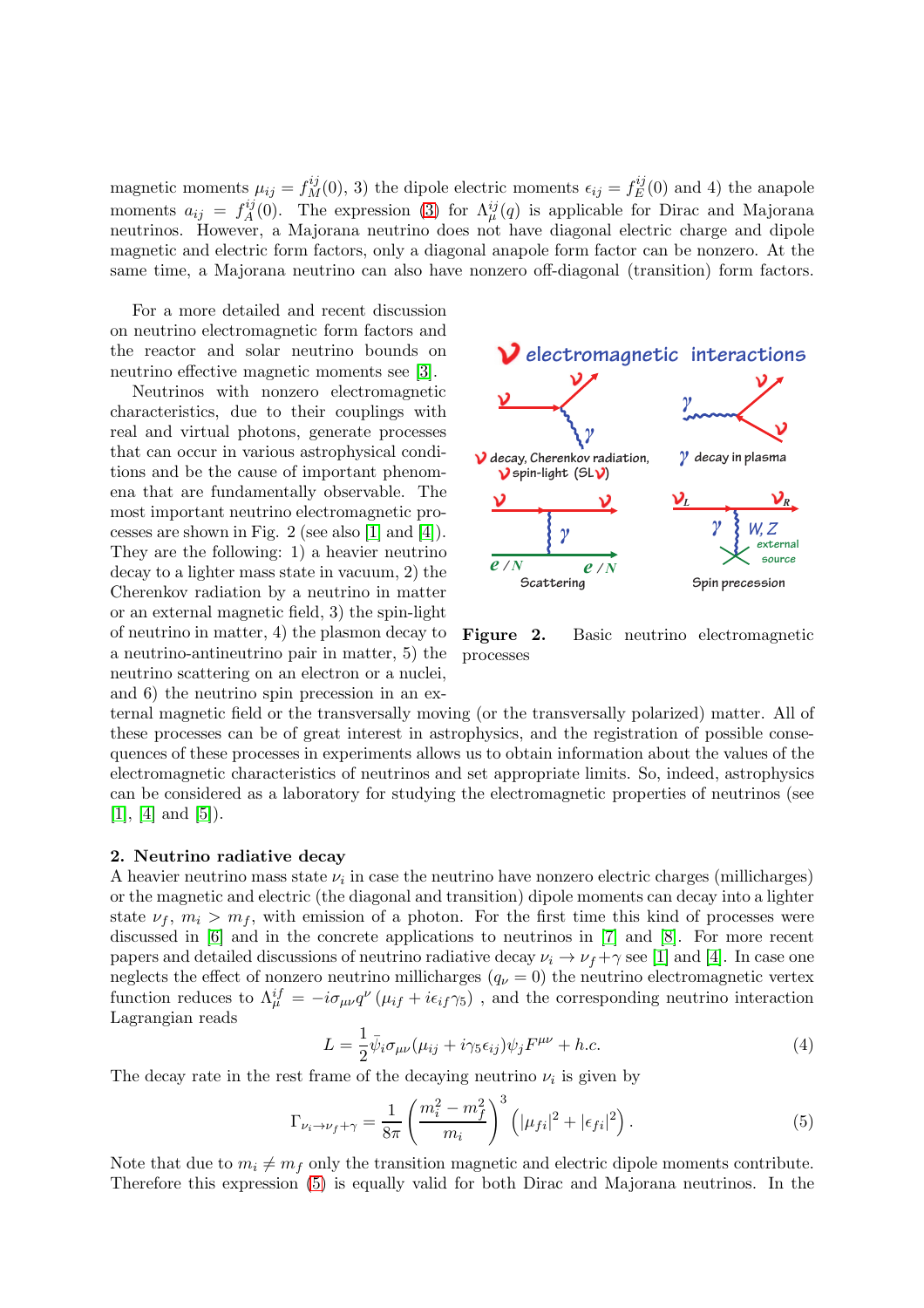simplest extensions of the Standard Model the Dirac and Majorana neutrino decay rates are given by [\[9\]](#page-4-8)

$$
\Gamma_{\nu_D} \simeq \frac{\alpha}{2} \left(\frac{3G_F}{32\pi^2}\right)^2 \left(\frac{m_i^2 - m_f^2}{m_i}\right)^3 \left(m_i^2 + m_f^2\right) |U|^2, \quad U = \sum_{l=e,\mu,\tau} U_{li}^* U_{lj} \frac{m_l^2}{m_W^2},\tag{6}
$$

and

$$
\Gamma_{\nu_M} \simeq \alpha \left(\frac{3G}{32\pi^2}\right)^2 \left(\frac{m_i^2 - m_f^2}{m_i}\right)^3 \left\{ (m_i + m_f)^2 |U|^2 - 4m_i m_f \left( Re \ U \right)^2 \right\}.
$$
 (7)

Thus, for both Dirac and Majorana neutrinos we have

$$
\Gamma_{\nu_M} = \frac{\mu_{eff}^2}{8\pi} \left(\frac{m_i^2 - m_f^2}{m_i}\right)^3 \approx 5 \left(\frac{\mu_{eff}}{\mu_B}\right)^2 \left(\frac{m_i^2 - m_f^2}{m_i}\right)^3 \left(\frac{m_i}{1 \text{ eV}}\right)^3 \ s^{-1},\tag{8}
$$

$$
\mu_{eff}^2 = |\mu_{fi}|^2 + |\epsilon_{fi}|^2. \tag{9}
$$

The corresponding life time of neutrinos in respect to the radiative decay is indeed huge

$$
\tau_{\nu_i \to \nu_j + \gamma} \approx 0.19 \left( \frac{m_i^2}{m_i^2 - m_j^2} \right)^3 \left( \frac{eV}{m_i} \right) \left( \frac{\mu_B}{\mu_{eff}^2} \right) s. \tag{10}
$$

This is because the neutrino transition moments are suppressed by the Glashow–Iliopoulos-Maiani cancellation mechanism. Note that for the diagonal moments there is no GIM cancellation.

The neutrino radiative decay has been constrained from the absence of decay photons in studies of the solar, supernova and reactor (anti)neutrino fluxes, as well as of the spectral distortions of the cosmic microwave background radiation. However, the corresponding upper bounds on the effective neutrino magnetic moments [\[10\]](#page-4-9) are in general less stringent than the astrophysical bounds from the plasmon decay into neutrino-antineutrino pair discussed in the next section.

#### 3. Plasmon decay to neutrino-antineutrino pair

For constraining neutrino electromagnetic properties, and obtaining upper bounds on neutrino magnetic moments in particular, the most interesting process is the plasmon decay into a neutrino-antineutrino pair [\[11\]](#page-4-10). This plasmon process becomes kinematically allowed in media where the photon behaves as a particle with an effective mass  $\omega_{\gamma}$ . In the case of nonrelativistic plasma the dispersion relation for a photon (plasmon) is  $\omega_\gamma^2 + \vec{k}_\gamma^2 = \omega_\gamma^2$ , where  $\omega_\gamma = 4\pi N_e/m_e$  is the plasmon frequency. The plasmon decay rate is given by

$$
\Gamma_{\gamma^* \to \nu\bar{\nu}} = \frac{\mu_{eff}^2}{24\pi} Z \frac{(\omega_\gamma^2 - k_\gamma^2)^2}{\omega_\gamma},\tag{11}
$$

where  $Z$  is a factor which depends on the polarization of the plasmon. A plasmon decay into a neutrino-antineutrino pair transfers the energy  $\omega_{\gamma}$  to neutrinos that can freely escape from a star and thus can fasten the star cooling. The corresponding energy-loss rate per unit volume is

$$
Q_{\gamma^* \to \nu \bar{\nu}} = \frac{g}{(2\pi)^3} \int \Gamma_{\gamma^* \to \nu \bar{\nu}} f_{k\gamma} \omega_{\gamma} d^3 k_{\gamma}, \tag{12}
$$

where  $f_{k_{\gamma}}$  is the photon Bose-Einstein distribution function and  $g = 2$  is the number of polarization states. The magnetic moment plasmon decay enhances the Standard Model photoneutrino cooling by photon polarization tensor, and more fast star cooling slightly reduces the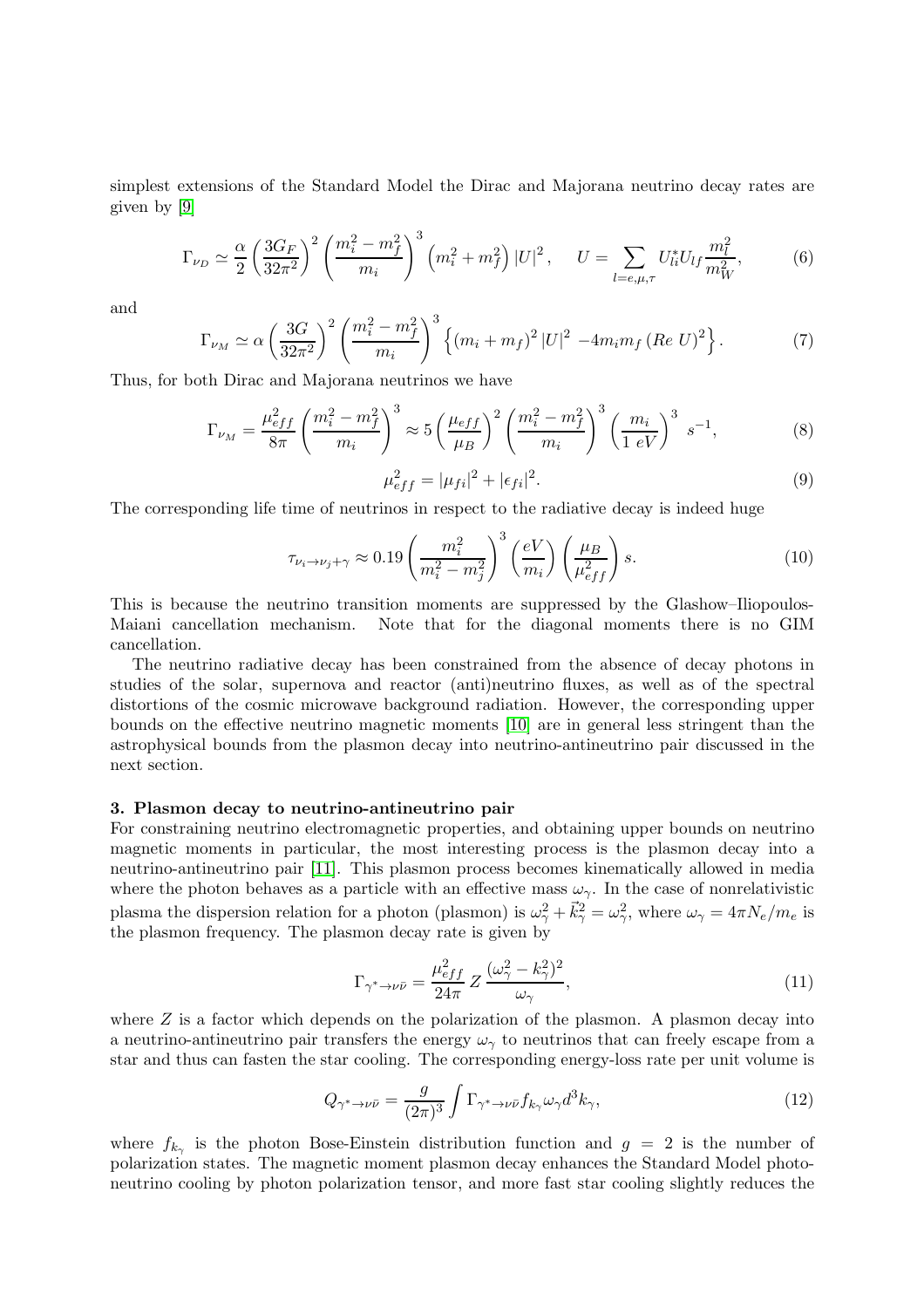core temperature. These nonstandard energy losses can delay the helium ignition in low-mass red giants. This, in turn, can be related to astronomically observable luminosity of stars before and after the helium flash. And in order not to delay the helium ignition in an unacceptable way (a significant brightness increase is constraint by observations) the upper bound on the effective neutrino magnetic was obtained in [\[12\]](#page-4-11)

$$
\mu_{eff} = \left(\sum_{fi} |\mu_{fi}|^2 + |\epsilon_{fi}|^2\right)^{\frac{1}{2}} \le 3 \times 10^{-12} \mu_B.
$$
\n(13)

Recently new analysis [\[13,](#page-4-12) [14,](#page-4-13) [15\]](#page-4-14) of the observed properties of globular cluster stars provides new upper bounds on the effective neutrino magnetic moment  $\mu_{eff} \leq (1.2-2.6) \times 10^{-12} \mu_B$  that is valid for both cases of Dirac and Majorana neutrinos.

It is interesting to compare these astrophysical bounds on the effective neutrino magnetic moments with constraints obtained in investigations of the elastic scattering of a flavour neutrino  $\nu_l + e^- \rightarrow \nu_l + e^-$ ,  $l = e, \mu, \tau$  (or an antineutrino  $\bar{\nu}_l$ ) in the laboratory experiments. The bound obtained with the reactor antineutrinos by the GEMMA collaboration [\[16\]](#page-4-15) is  $\mu_{\nu} < 2.9 \times 10^{-11} \mu_B$ . In investigations of the solar neutrinos the Borexino collaboration [\[17\]](#page-4-16) obtained the bound  $\mu_{\nu_e}$  < 2.8 × 10<sup>-11</sup> $\mu_B$ . Note that comparisons of these different experiments should be carried out with caution, since in scattering cross section is sensitive to the effective magnetic moment  $\mu_{\nu_l}$ 

$$
\mu_{\nu_l}{}^2(L, E_{\nu}) = \sum_j \left| \sum_k U_{lk}^* e^{-i\Delta m_{kj}^2 L/2E_{\nu}} \left( \mu_{jk} - i\epsilon_{jk} \right) \right|^2 \tag{14}
$$

that depends on the neutrino flavour composition in the detector and accounts for the effect of mixing. For a deteiled discussion of this issue see [\[1\]](#page-4-0) and [\[18\]](#page-4-17).

The plasmon decay considered in the vicinity of red giants can also be used to constrain neutrino millicharges  $q_{\nu}$ . The plasmon decay to neutrino-antineutrino pair is described by the Lagragian

$$
L = -iq_{\nu}\bar{\psi}_{\nu}\gamma_{\mu}\psi_{\nu}A^{\mu}.
$$
\n(15)

In order to avoid the delay of helium ignition in low-mass red giants the millicharge should be constraint at the level  $q_{\nu} < 2 \times 10^{-14} e_0$ , and from the absence of the anomalous energy-dependent dispersion of the SN1987A neutrino signal it should be  $q_{\nu} < 3 \times 10^{-17} e_0$  (e<sub>0</sub> is the value of an electron charge).

The most stringent astrophysical constraint on neutrino millicharges  $q_{\nu} < 1.3 \times 10^{-19} e_0$  was obtained [\[19\]](#page-4-18) in consideration of the impact of the *neutrino star turning* mechanism ( $\nu ST$ ) that can shift a magnetised pulsar rotation frequency. Note that neutrino millicharges are strongly constrained on the level  $q_{\nu} \sim 10^{-21} e_0$  from neutrality of the hydrogen atom.

## 4. Neutrino spin conversion

One of the most important for astrophysics consequences of neutrino nonzero effective magnetic moments (see [\[1\]](#page-4-0), [\[10\]](#page-4-9), [\[20\]](#page-4-19), [\[21\]](#page-4-20) and [?]) is the neutrino helicity change  $\nu_L \rightarrow \nu_R$  with the appearance of nearly sterile right-handed neutrinos  $\nu_R$ . In general, this phenomena can proceed in three different mechanisms: 1) the helicity change in the neutrino magnetic moment scattering on electrons (or protons and neutrons), 2) the neutrino spin and spin-flavour precession in an external magnetic field, and 3) the neutrino spin and spin-flavour precession in the transversally moving matter currents or in the transversally polarized matter at rest [\[20\]](#page-4-19), [\[21\]](#page-4-20). For completeness note that the important astrophysical consequence of nonzero neutrino millicharges is the neutrino deviation from the rectilinear trajectory.